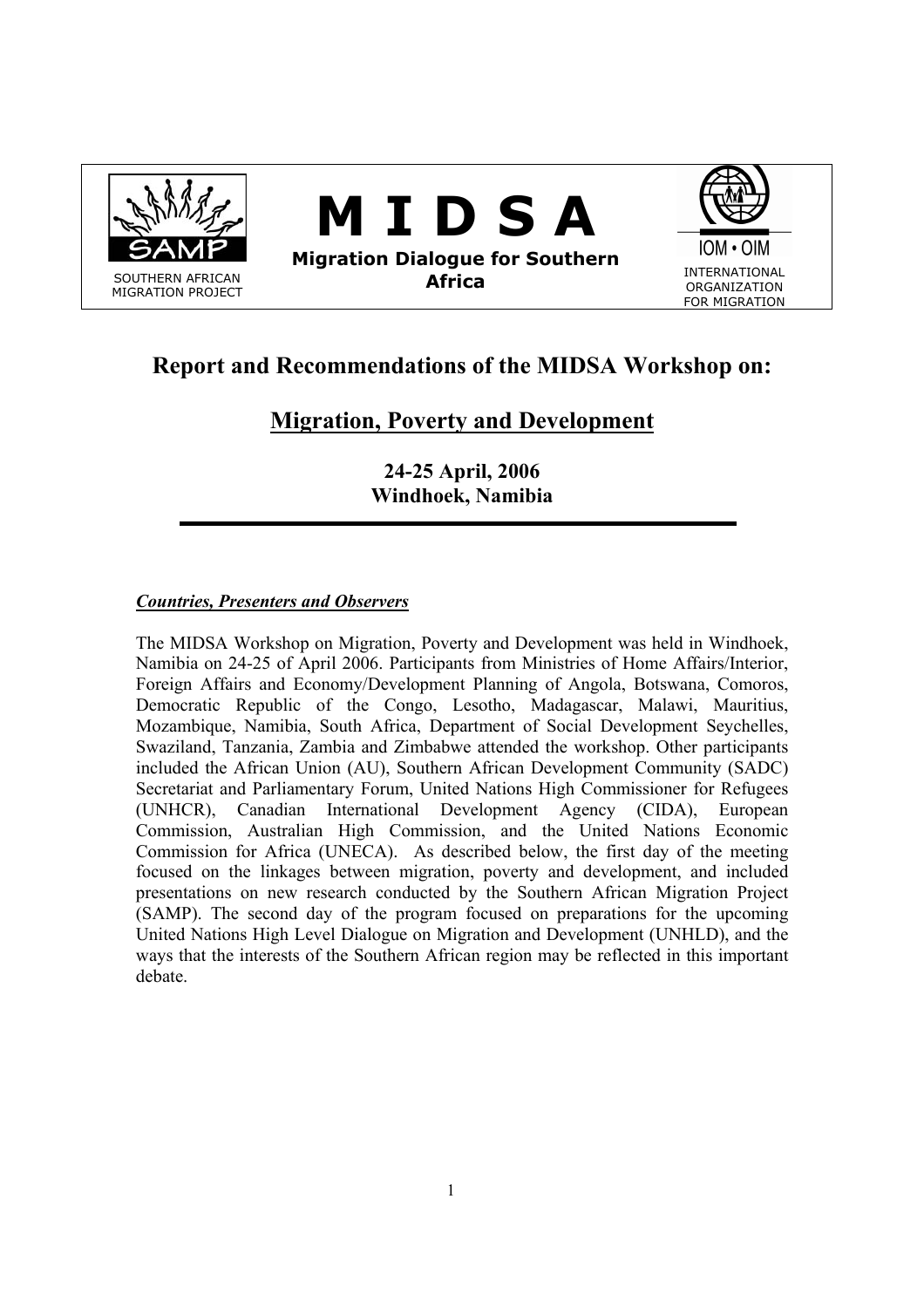#### *SUMMARY OF PROCEEDINGS*

#### *Day One: Migration, Poverty and Development*

#### *Opening Session*

**Professor Jonathan. Crush,** Director of SAMP, welcomed the more than seventy participants to the MIDSA Workshop on Migration, Development and Poverty. Professor Crush observed that migration has profound impacts on development, but is a complex and controversial issue that often causes tension between sending and receiving states and between national interests and principles of sovereignty. Interest in the linkages between migration and development has intensified internationally, as signified by the UN High Level Dialogue (HLD) on Migration and Development, to be held in New York in September. He noted that although migration is a survival strategy for many households, it is often overlooked in Poverty Reduction Strategy Papers (PRSP's), and migrants are viewed negatively in both countries of origin and destination. Professor Crush raised questions related to identifying the links between migration and development, engaging with Diasporas and maximising the benefits of remittances, but suggested that answers to these questions would vary in different countries. Professor Crush identified further difficulties in managing migration including the lack of data on the links between migration and development and the need for policy coherence within governments and between states. Professor Crush encouraged participants to engage in dialogue on these issues over the course of the MIDSA workshop.

**Mr Hans-Petter- Boe**, IOM Regional Representative for Southern Africa, welcomed participants to the MIDSA Workshop, and recalled that the last MIDSA Workshop on Migration and Development was held in Zanzibar, Tanzania in 2004. He observed that migration has always existed and that IOM has worked to identify and understand the links between migration and development since the establishment of the organization, but concurred with Professor Crush that interest in these issues internationally has intensified in recent years. Agencies working on migration and related issues in the region include the International Labour Organisation (ILO), World Health Organisation (WHO), World Bank, African Union (AU), the SADC Secretariat, the African Capacity Building Foundation (ACBF), UN Development Programme (UNDP), and the Global Commission on Migration (GCIM).

**Mr Samuel Goagoseb,** Permanent Secretary of the Ministry of Home Affairs, Namibia, welcomed participants to Windhoek, and acknowledged the timely nature of the MIDSA workshop. Migration is a multi-faceted issue that is inter-related with both poverty and development. Namibia is a middle-income country, but its low Human Development Index (HDI) score indicates one of the highest levels of inequality in the world. The government of Namibia has therefore prioritised education, health care, housing and employment creation, against the backdrop of political stability, a policy of reconciliation and a commitment to good governance. However, persistent challenges include high unemployment, poverty, HIV/AIDS and a lack of capacity. Mr. Goagoseb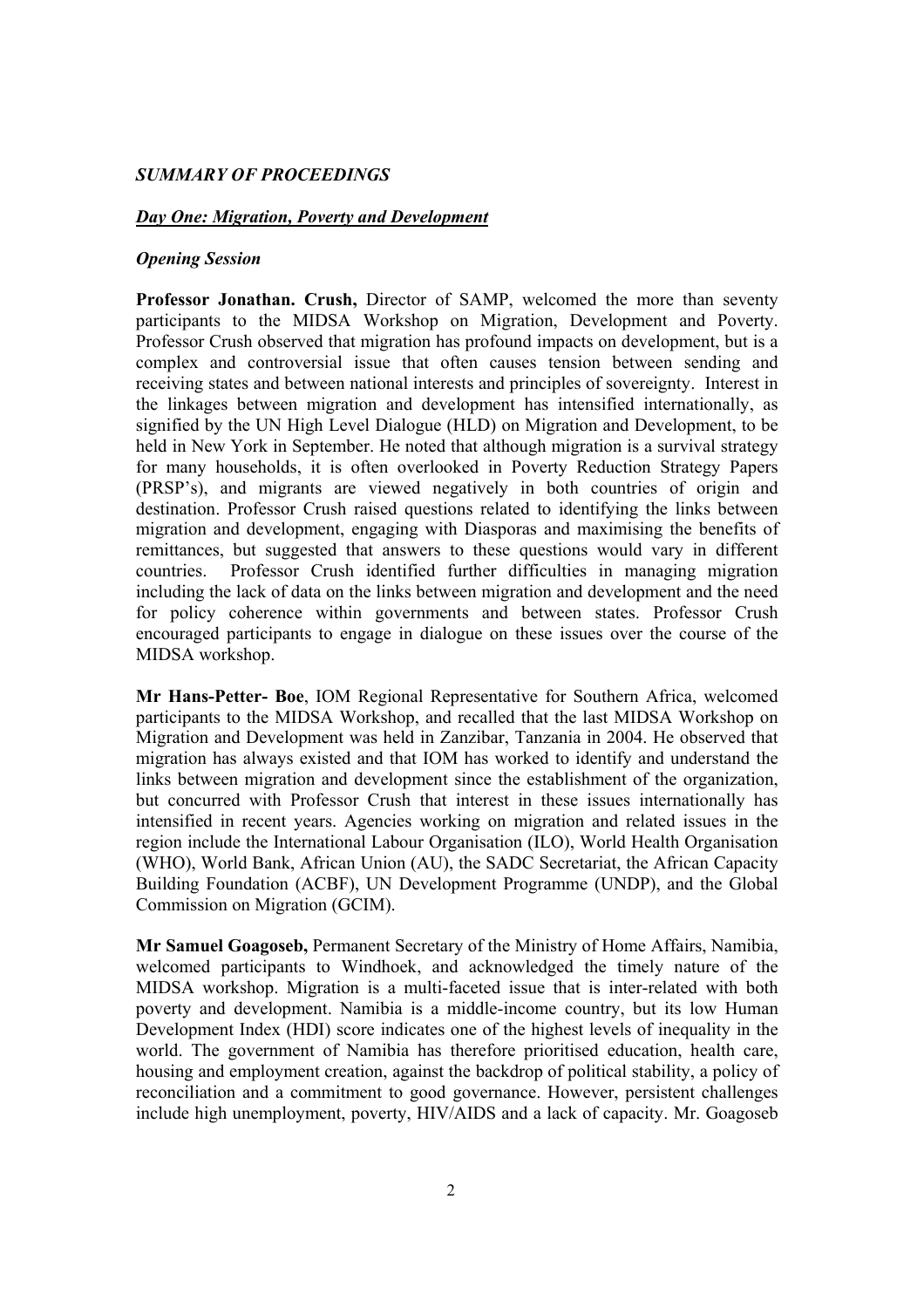suggested that regional migration policy should take national sovereignty and security concerns into account, but also should reflect strategies to combat the spread of HIV/AIDS and promote gender equality, given the feminisation of migration. In the Namibian context, the outflow of migrants is relatively low, but increasing numbers of migrants arriving from other countries are cause for some concern. Namibia and Angola have signed an agreement allowing citizens in border communities to travel freely with only a border pass within a range of sixty kilometres in each country. However, at the regional level there is also a need to implement the SADC Protocol on the Facilitation of the Movement of Persons.

#### *Migration, Poverty and Development in a Global and Regional Context*

**Professor Jonathan Crush** provided an introduction to migration and development in the global context, although linkages between these are often overlooked in policy as a result of a lack of data and information, as well as political sensitivity and concerns over national interests and sovereignty. These linkages were first acknowledged globally at the UN Cairo Conference on Population and Development in 1994, although few concrete or coherent policy responses emerged internationally before 2000. However, renewed interest in the links between migration and development in recent years is in response to massive increases in global migration, and diversified trends including greater South-South and South-North migration, complex moves with varying levels of permanence, and greater numbers of women migrating independently in seek of work. Levels of skilled migration have also increased substantially, and with this a greater recognition of the value of remittances and the potential contributions of Diasporas in national development. Northern countries continue to require greater numbers of skilled professionals, but this has resulted in a significant brain drain from developing countries in the South. Finally, there has also been an increase in irregular migration, as well as trafficking and smuggling, and together these changes require international cooperation in migration management. Professor Crush suggested that, at the country level, addressing the challenges of migration and development will require better informationgathering, the integration of migration into development planning, greater awareness of the impacts of national policy on other countries, and the drafting of new policies aimed at maximizing development benefits. Migration should also feature in regional policy agendas and planning, such as through the SADC Regional Integrated Strategic Development Plan (RISDP), but this also requires more comparative data. Evaluations of the development consequences of regional cooperation, for example through the SADC Protocol, should also be conducted. At the international level, current responses include the GCIM and UNHLD, but in future should also include greater data and information gathering and mainstreaming within the context of the Millennium Development Goals (MDG's).

**Professor Wade Pendleton** presented the results of a SAMP study on Migration and Remittances (MARS) in the SADC region, which revealed that migrants contribute substantial amounts of cash and goods to households in countries of origins. Cash remittances are largely used towards basic necessities, emergencies and special events, and impact significantly on households' quality of life. Comparisons with data from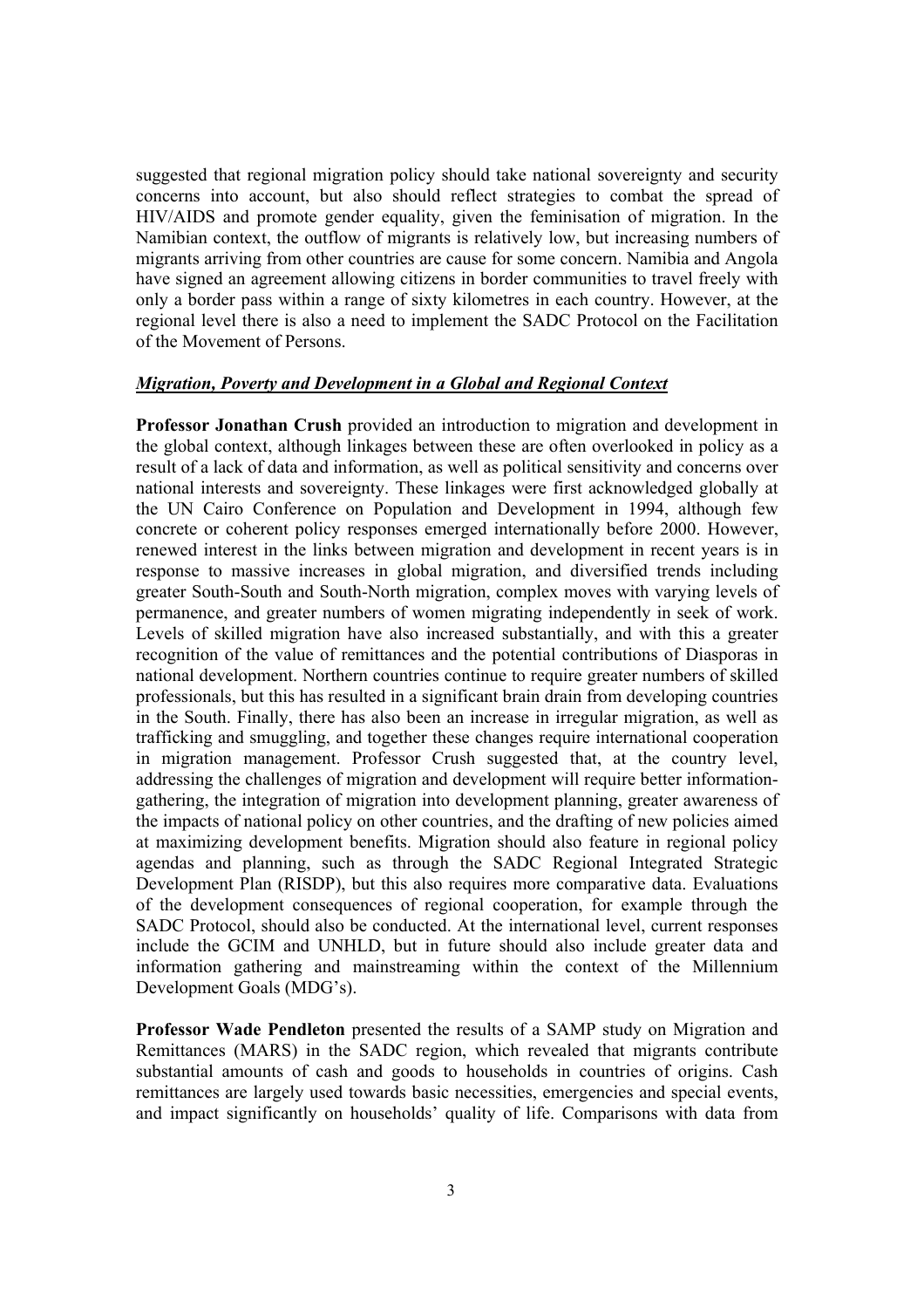Afrobarometer studies showed that households receiving remittances were better off than other households on average in their countries, and therefore the impact of migration was found to be positive. Professor Pendleton also discussed a forthcoming SAMP study on Migration and Poverty (MAPS) conducted across SADC countries due for completion by June of this year.

**Professor Ndeyapo Nickanor** of the University of Namibia presented the preliminary results of the MAPS study in Namibia, in which income was found to be a main predictor of both poverty and migration. Results on the levels of poverty and extreme poverty were comparable to those found in the National Housing and Income Expenditure Surveys (NHIES). Much of Namibia's migration is internal rather than international. Households receiving remittances were found to be better off than other households on average, with greater access to food in particular. As in the MARS study, migration was therefore found to have a positive impact at the household level. Professor. Nickanor suggested that these results also highlighted the need to continue to address the challenges of employment creation, access to land, improved service delivery, and food security.

### *Tour de Table: Experiences and Initiatives by Governments*

Through the *Tour de Table* participants were able to share the experiences of individual countries in addressing migration and development in the region, and to introduce new initiatives. Participants reported that many countries in the region continue to experience significant skills shortages due to the brain drain, but are working to retain skilled professionals through improving salary levels and working conditions. While some countries themselves rely on importing skilled foreign professionals, this has been coupled with strategies for skills transfers and counterpart training for nationals. Many also recognized the need to strengthen domestic economies through job creation, poverty reduction and infrastructure development.

A number of participants described new efforts to engage with Diaspora populations and harness remittance contributions, for example, through facilitating easier and more costeffective remittance transfers and encouraging the return of nationals living abroad. Countries are also looking outside of their own Diasporas for development through foreign investment, and have introduced initiatives to remove barriers to travel, develop investment codes, facilitate residency and business permits for investors, and create tax incentives.

However, participants also acknowledged a number of challenges to maximizing the benefits of migration for development, and for some countries conflict and political instability in other parts of the region were of primary concern. Instability has contributed to increasing numbers of irregular migrants as well as refugees, and this poses capacity challenges to effective migration management and carries cost implications for individual countries.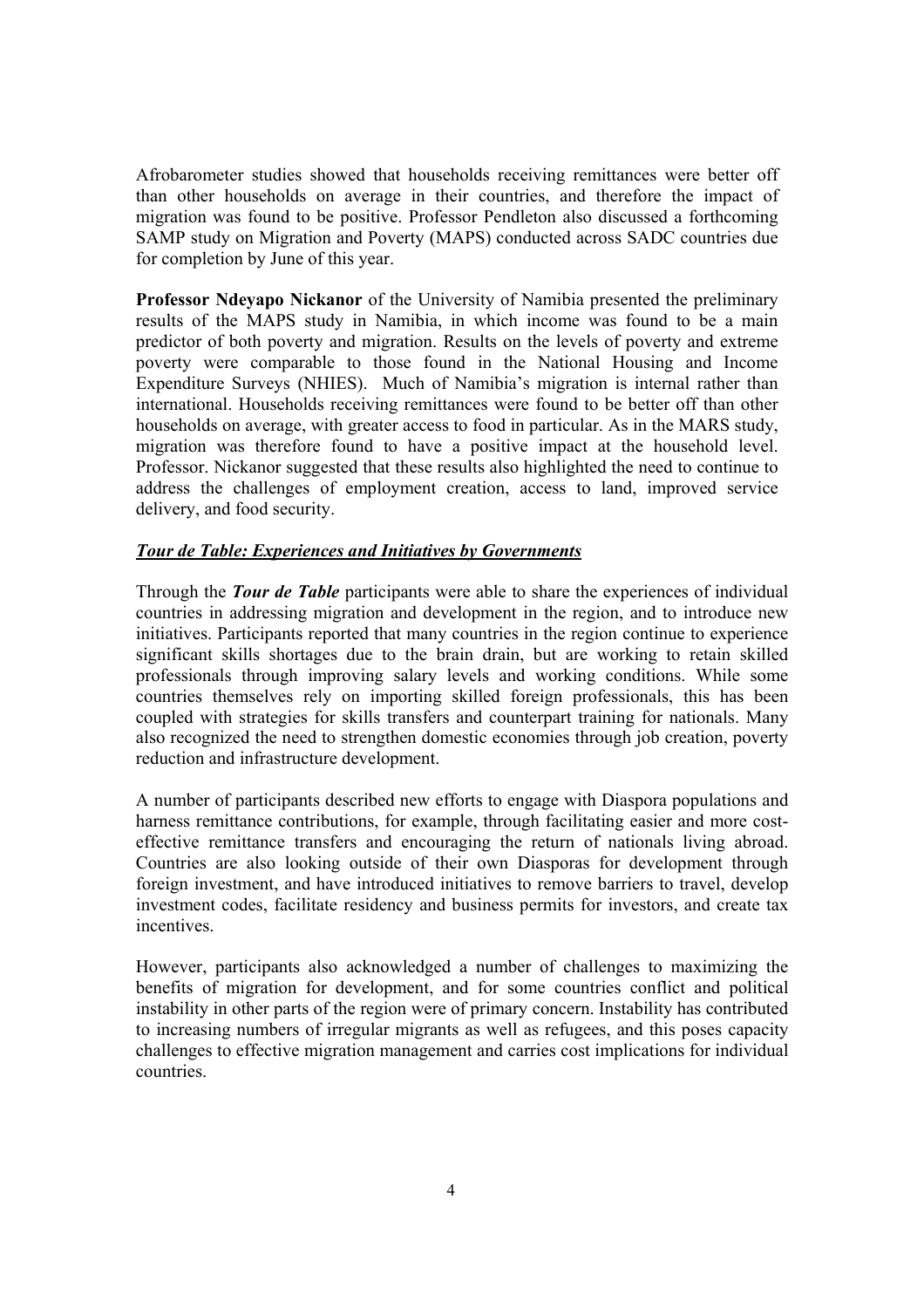Participants suggested that there should be greater regional cooperation on migration management, as well as information sharing. Participants also called for more research, data and statistics on migration in the region.

### *Break-Away Groups: Strategies to Enhance Development Impact of Migration*

During the break-away session, participants were asked to discuss a number of questions on the links between migration and development, engaging with Diasporas, remittances, and skilled emigration. Across the three breakaway groups, participants reported that many countries in the region are unsure of the exact size or location of national Diasporas, but nonetheless have a positive outlook towards diaspora populations. Participants suggested that it was not possible for governments to prohibit the emigration of skilled professionals, but that retention strategies should address push factors, such as low salaries and poor working conditions. Additional strategies may include bonding for professionals where education is subsidized by government, and international and regional cooperation to prevent brain drain.

There were diverse responses to the question of whether developing countries should seek compensation for skills emigration. A number of participants felt that this would be impossible, as it would restrict the human rights of migrants, while others felt that compensation was warranted. Views differed on whether compensation for skilled emigrants should be linked to Official Development Assistance (ODA).

Finally, participants acknowledged that migration could have both positive and negative impacts on development. For example, many indicated that skilled emigration has impacted significantly on countries in the region through loss of professionals and investment in training and education. Maximizing the development benefits of remittances may require harmonisation of laws, exchange rate management, and removing resource flow restrictions that impede remittances and capital inflows. Diasporas could contribute to development through remittances, skills-sharing, investment, and marketing and promotion abroad. In addition, they suggested that governments should engage with nationals in the diaspora through encouraging investment in economies and infrastructure, developing incentives such as better working conditions, facilitating returns, and promoting skills-sharing. Participants also suggested that it is important to cultivate good governance and political stability across the region and in individual countries, and to communicate this to build confidence within the diaspora. Participants also identified a possible role for SAMP and the IOM in assisting in the development of databases of nationals abroad, and in involving diaspora communities in workshops on development.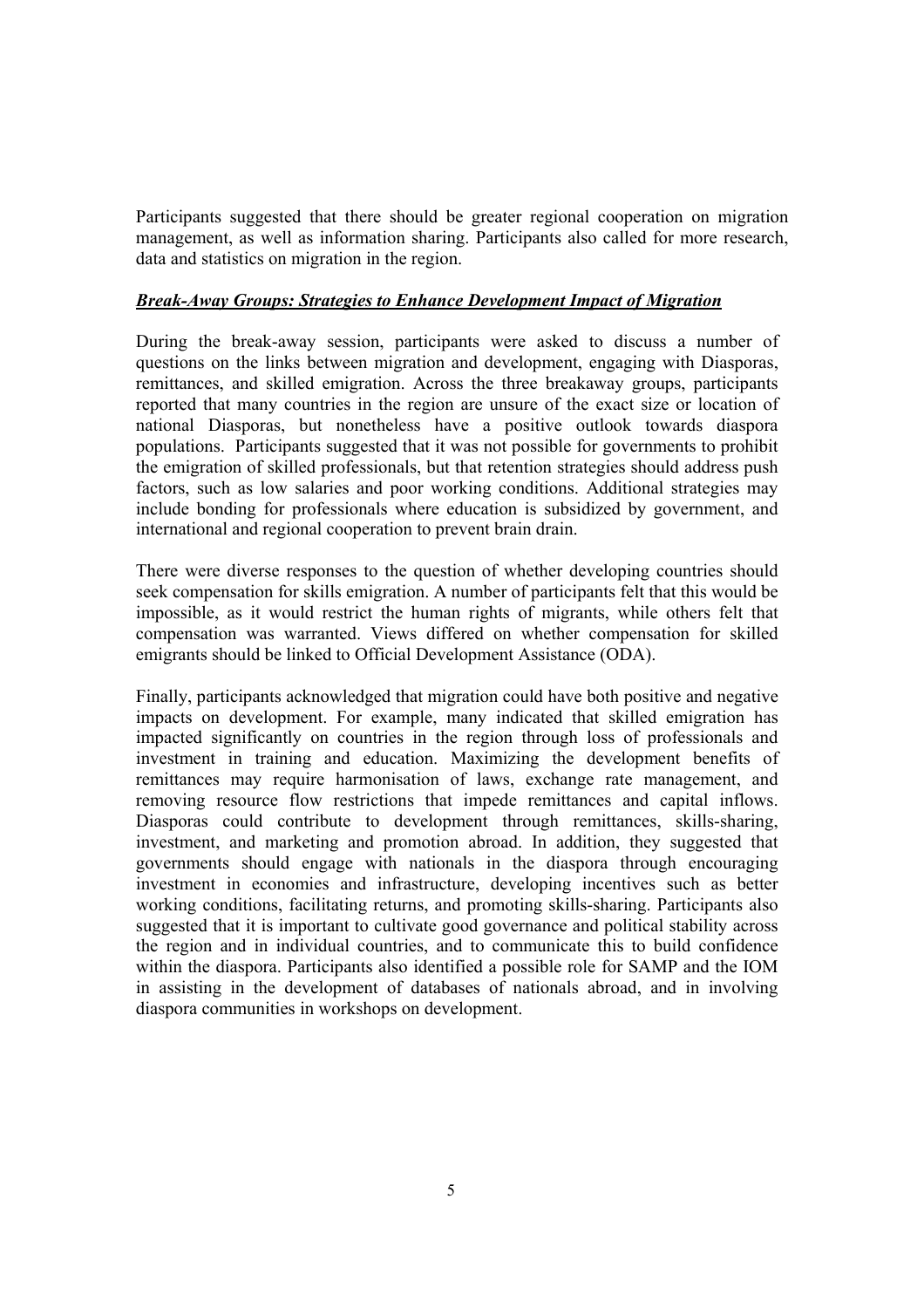## *Day Two: Capacity Building for Migration Management: Identifying Priorities in the Region*

**Mr. Tadeous Chifamba** (Zimbabwe) opened the morning session by commenting on the political discussions on immigration policy leading up to the UNHLD, and emphasized that workshop participants should focus on the challenges of migration as well as the benefits, such as remittances.

**Mr. Robert Paiva,** Director of External Relations at IOM Geneva, gave a presentation introducing the UNHLD. With a view to supporting governments at the national and regional levels participate in the UNHLD, he provided extensive information on UN procedures and the HLD roundtable themes.

Mr. Paiva explained that the UNHLD will be the first high level General Assembly debate on migration, and that countries, regional bodies, and Regional Consultative Processes (RCPs) from around the world have been invited to make contributions through UN Resolution 60/227. The HLD will result in a Chairman's summary without a Resolution, but other possible outcomes may include a non-binding intergovernmental forum, support for improved capacity building, or a mechanism to better match international labour supply and demand. The HLD is important in that it will offer states the opportunity to share good practices in migration management and foster greater cooperation on key issues, including: migration and development, labour, human rights of migrants, international migration law, and managing migration. IOM has identified a number of key messages for the HLD, which include better integration of migration in development policy and planning, as well as capacity building for implementation. IOM also suggests that business needs to be drawn into debates around migration, and that better mechanisms are needed to match international labour supply and demand. IOM has also identified the need to further explore the potential role of Diasporas in development, as well as to promote a better understanding of migration law to ensure protection of the rights of migrants. Finally, IOM suggests that there should be greater recognition of the value of RCP's as tools for international dialogue, understanding and action.

**Ms. Phyllis Coven,** Technical Cooperation Specialist for Africa for IOM, briefly described her new role in the region, and IOM's commitment to expanding its technical assistance and border management programs with governments in Southern Africa. She also invited participants to discuss the potential plans of regional organizations to contribute to the UNHLD.

**Mr. Misbahu Ibrahim** of the Southern African office of the African Union (AU) in Lilongwe, Malawi, discussed the need for increased awareness of the role and mission of the AU in the region, particularly in terms of support for information exchanges and fostering cohesion between different countries. The AU works to promote unity and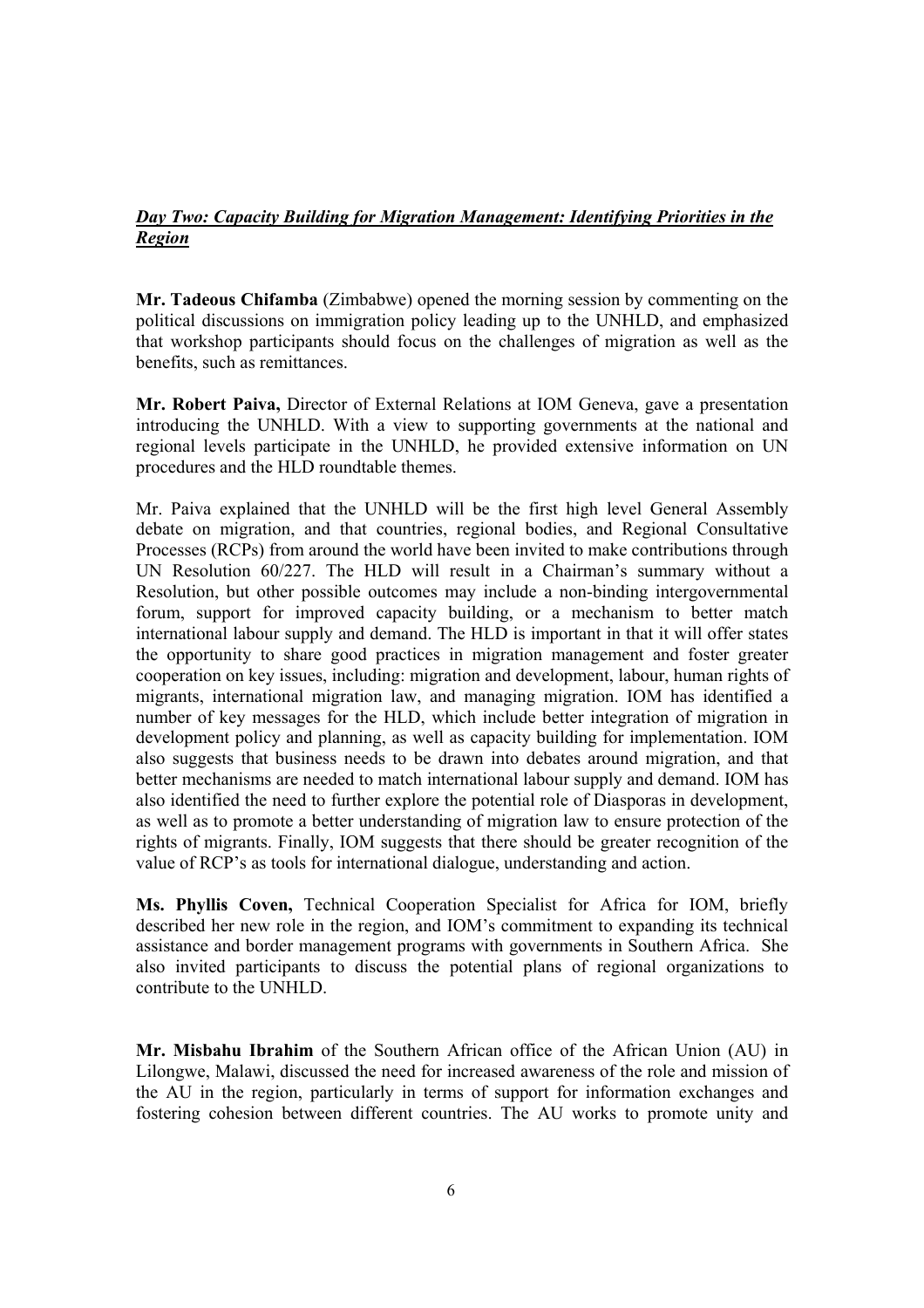solidarity in the region, but at the same time is unaware of many of the current activities in Southern Africa. Mr. Ibrahim was not aware of any plans within the AU to contribute to the UNHLD.

**Mr. Glen Mamabolo** of the Department of Foreign Affairs in South Africa reported that it is not definite yet that South Africa as Chair of G77 will prepare a document for the UNHLD as consultations with Member States and other stakeholders are underway. However, MIDSA will be informed of the processes in due course, once the facts are established.

Participants recognized the unique opportunity presented by the UNHLD for MIDSA and other regional entities to make a submission to the UN, and also emphasized the need to convey the information shared at this meeting and its nd its recommendations to relevant national Ministries following the conclusion of this workshop.

## *Break-away Groups: Priorities and Recommendations from MIDSA towards the UNHLD*

### *Reports from the various breakout groups raised the following issues:*

During the break-away session, participants were asked to discuss whether or not MIDSA should make a direct submission to the UNHLD, and to identify key issues and recommendations on three HLD roundtable themes: the effects of international migration on economic and social development, measures to ensure the protection of the human rights of migrants, and the promotion and building of partnerships and capacities.

Participants acknowledged the important opportunity presented by the HLD, and suggested that it was important for key issues and recommendations of the workshop to be captured in the MIDSA Report. Participants suggested that this report could be shared with the HLD, but critically, should be brought back to Ministries and SADC governments to guide national input. Participants also suggested that it would be critical to share the recommendations of the MIDSA report with regional organisations, such as SADC, the ECA and the AU, in preparing inputs to the UNHLD.

Participants acknowledged that there are both positive and negative aspects to international migration. Positive benefits include remittances, cultural exchange, and skills sharing, while negatives are labour oversupply in some areas, exploitation of migrant workers, brain drain and the emigration of skilled professionals, dependency and ineffective use of remittances, loss of investment in training, exposure to trafficking networks, xenophobia, and migration through irregular channels.

With reference to the effects of international migration on social and economic development, participants suggested that MIDSA recommendations should promote the rights of vulnerable groups of migrants, including women, children and the elderly. The particular vulnerability of migrants to HIV/AIDS must also be recognised. In broad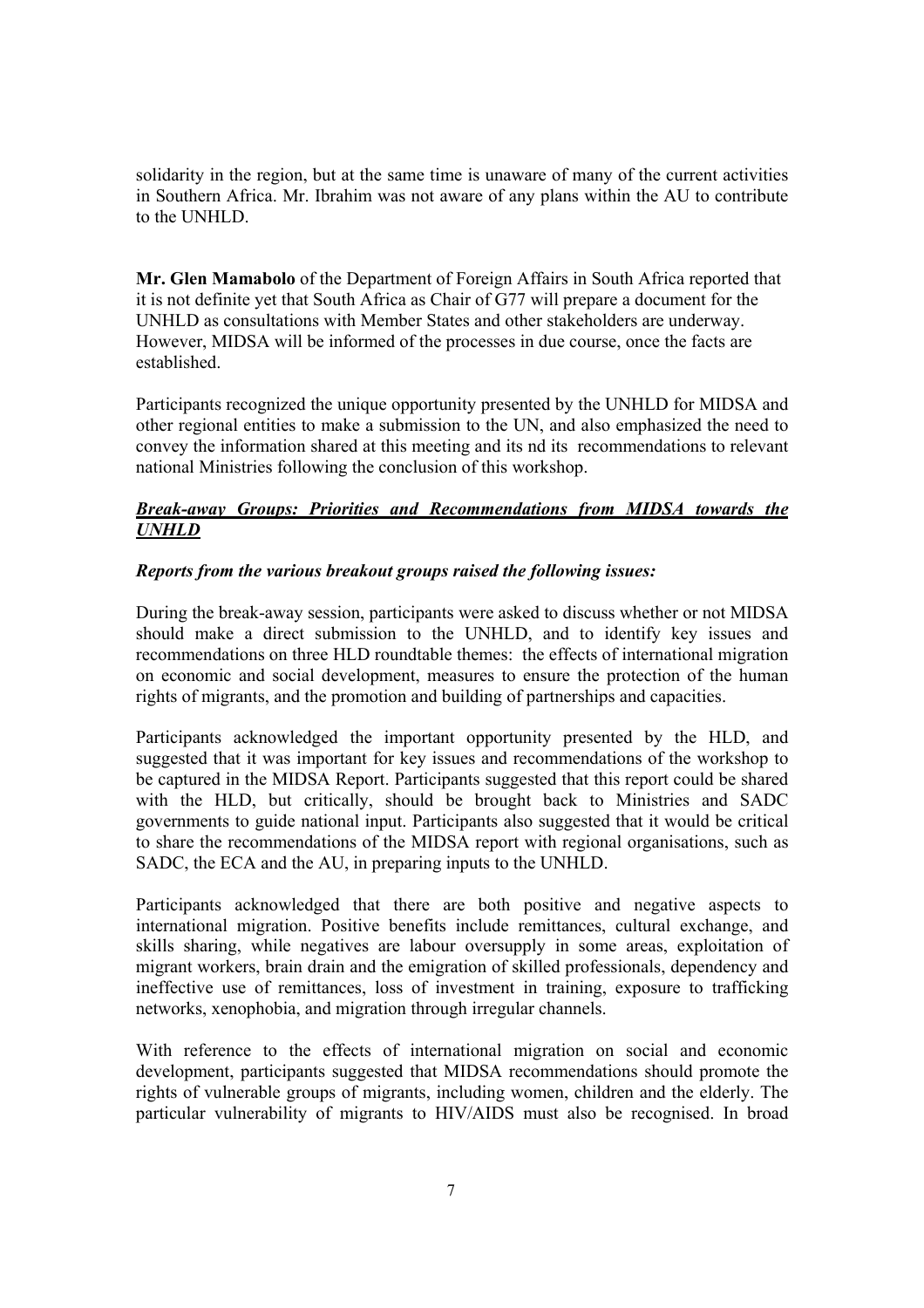terms, participants recommended that government should mainstream migration across policy and different sectors. Further, participants suggested that governments should begin to develop solutions to the brain drain, for example, through identifying skills gaps and seeking professionals to fill these in the international market.

In terms of the protection of the rights of migrants, participants recommended that countries should adopt international instruments on human rights and the rights of migrants, and work to implement these at the national level. Migrant workers should also enjoy the same protections as citizens through labour legislation. Participants also suggested that laws and policies should be harmonized across the region. Further, participants recommended that combating trafficking in persons should be prioritised in policies and planning, and that dedicated units should be established within governments. Capacity needs to be developed to draft policy on trafficking, as well as to implement policy and regulatory mechanisms.

Participants concurred that it is important to build partnerships and capacity, and to share good practices and information. Participants recommended that capacity building should include training, but should also extend to improving policies and legislation, strengthening the regulatory environment, and developing migration management systems. Physical infrastructure, for example at border posts and through computerisation, must also be developed. Participants suggested that partnerships and capacity building would benefit from policy harmonisation in the region, as well as bilateral agreements between countries.

**Mr. Barney Karuuombe**, Regional Integration Officer, of the SADC Parliamentary Forum introduced the Forum to MIDSA participants, and suggested that the feedback and outcomes of the Workshop could be shared in the SADC Consultative Conference taking place in Namibia later in the week.

**Mr. Natanuwe Angula,** Senior Officer of the SADC Secretariat shared the objectives of the SADC Protocol on the Facilitation of the Movement of Persons with MIDSA participants, and discussed the process of implementation within the region. He noted that implementation of the Protocol will be preceded by the development of an Implementation Framework, which must be agreed upon by State Parties sic months from the date of signature of the Protocol b at least nine (09) Member States. Mr. Angula further informed that to date, the DRC, Lesotho, Mozambique, Namibia, South Africa, Swaziland and Zimbabwe have signed the Protocol, and Botswana indicated readiness to sign. Mozambique has also ratified the Protocol. Effective implementation will require Member States to ensure that national statutory laws and regulations are harmonised.

MIDSA participants posed a number of questions about the Protocol, and **Mr. Barney Karuuombe**, of the SADC Parliamentary Forum responded that the Forum would be interested in working with other organisations to host workshops on the objectives and implementation of the Protocol.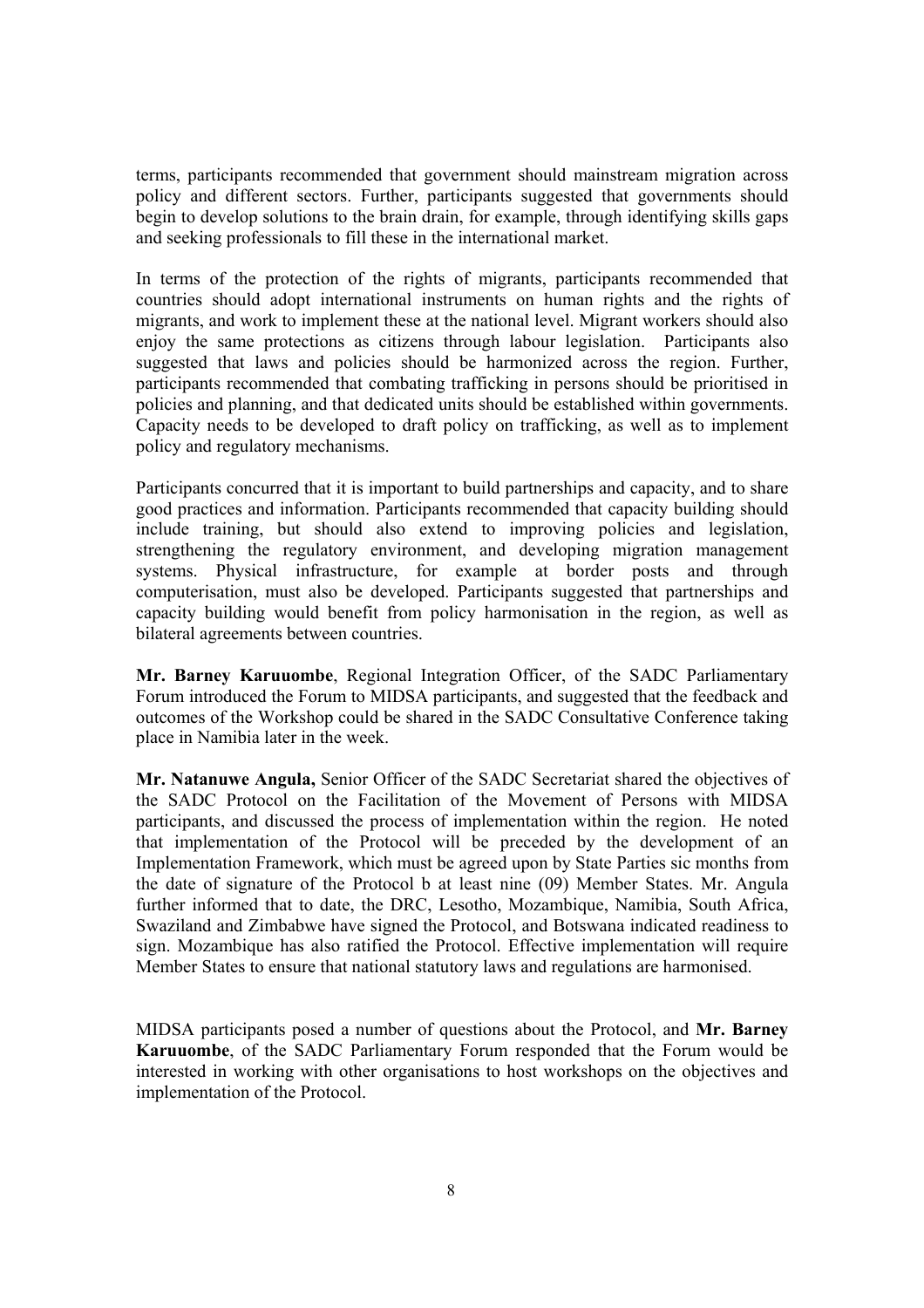### *Closing Session*

**Professor Jonathan Crush** of SAMP and **Ms. Phyllis Coven** of the IOM presented the conclusions and recommendations of the MIDSA workshop.

## *CONCLUSIONS AND RECOMMENDATIONS:*

- 1. Participants in the MIDSA process recognize the importance of migration as a factor affecting national and regional development strategies and policies.
- 2. The positive and negative aspects of migration to, from and within the region for SADC countries are recognized. Similarly it is recognized that the balance of advantages and disadvantages varies from country to county. The positive impacts of migration should be maximized and the negative should be minimized through appropriate policy interventions.
- 3. The importance of gender and the increasing feminisation of migration should be acknowledged and addressed.
- 4. Effective policies and practices must be put in place to address irregular migration, including trafficking and smuggling.
- 5. Skilled migrants should not be prevented from leaving their countries of origin but there is a need to address the conditions that encourage people to leave, the impacts of skills losses, the investments made by countries in education and skills development, and the possible development of skills import strategies where necessary. The need to address push factors and to develop skills retention strategies was underscored.
- 6. The importance of the Diaspora as a development resource was, recognized by all participants. Participants called on SAMP and IOM to assist countries in the region by conducting research to gain a better understanding of the size, location and potential for engagement with Diasporas, and to help them build the capacity to more effectively manage relationships and communications with Diasporas.
- 7. The importance of remittances to many households and economies was recognized. However, remittances should not be seen as a substitute for ODA. Policies should be developed to assist remitters and their households to lower the costs of remitting, remove restrictions on transfer of funds, and improve the level of investment and productive use of remittances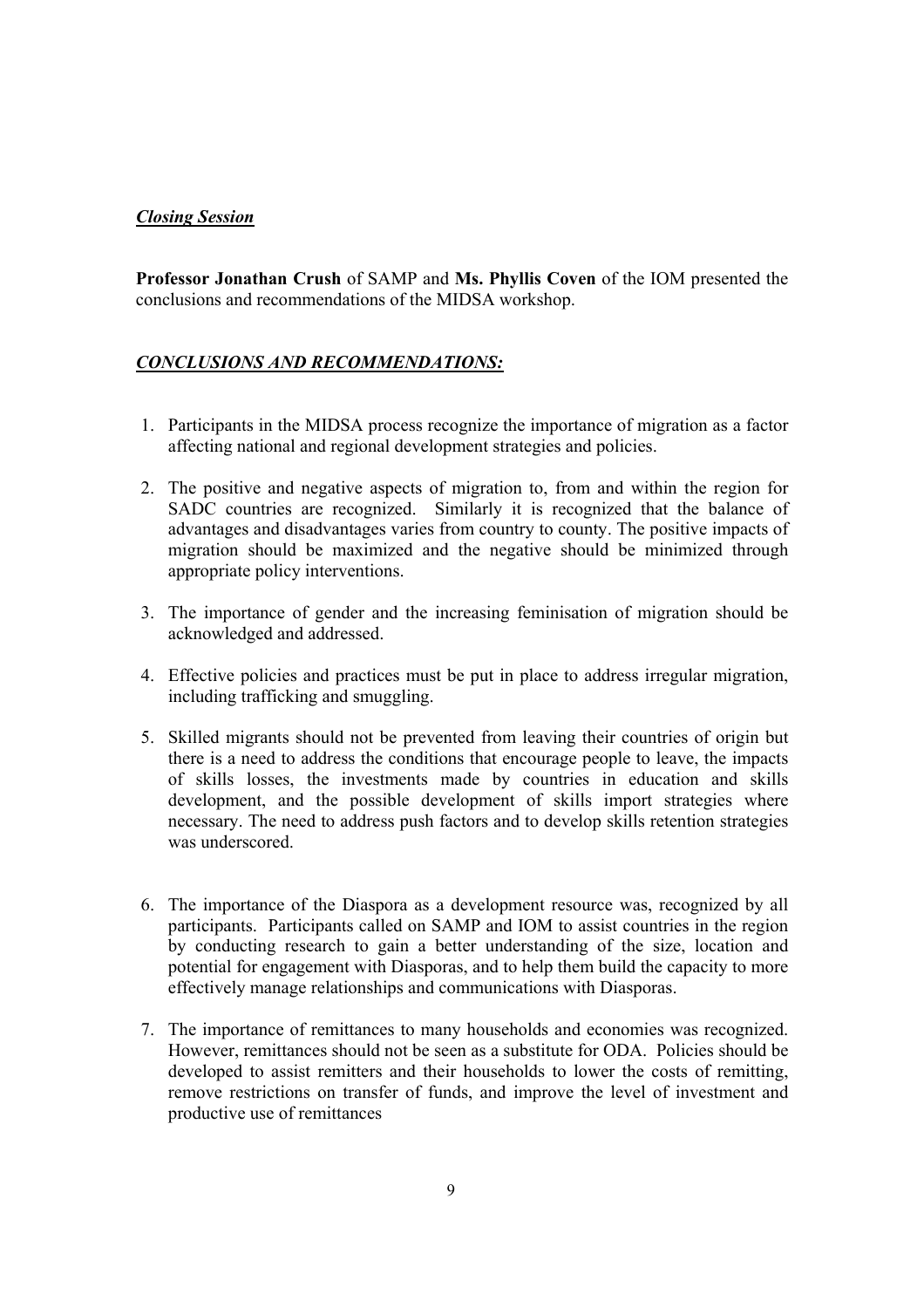- 8. Migration is not explicitly profiled in many PRSPs, the RISDP and the MDG's. An analysis should be undertaken by SAMP and IOM of national poverty reduction and regional strategies with recommendations on how to mainstream migration. The impact of migration should be considered in all planning processes for development and poverty reduction. Efforts should be made to engage the private sector and civil society in these goals.
- 9. Migration is an issue that crosscuts departmental responsibilities. The need for greater inter-departmental communication, coordination and coherence on migration and development policy is recognized.
- 10. The importance of mobility in heightening the vulnerability of populations to HIV/AIDS and other communicable diseases was recognized.
- 11. MIDSA participants reiterated their support, expressed at previous MIDSA meetings (most recently in Johannesburg in December, 2005), for efforts to harmonize immigration laws and policies.
- 12. Continued and expanded capacity building in aspects of migration policy and management is encouraged.
- 13. Participants recommended that the MIDSA report and recommendations be made available to the UNHLD, but critically, that the information exchanged at this meeting should be shared with national governments, Ministries and regional organisations including SADC, the AU and the UNECA, and that these entities be encouraged to voice the interests of the region at the UN.
- 14. Participants thanked the Government of the Republic of Namibia for their hospitality and for hosting this important workshop; their thanks also went to SAMP and IOM for their able coordination of the workshop.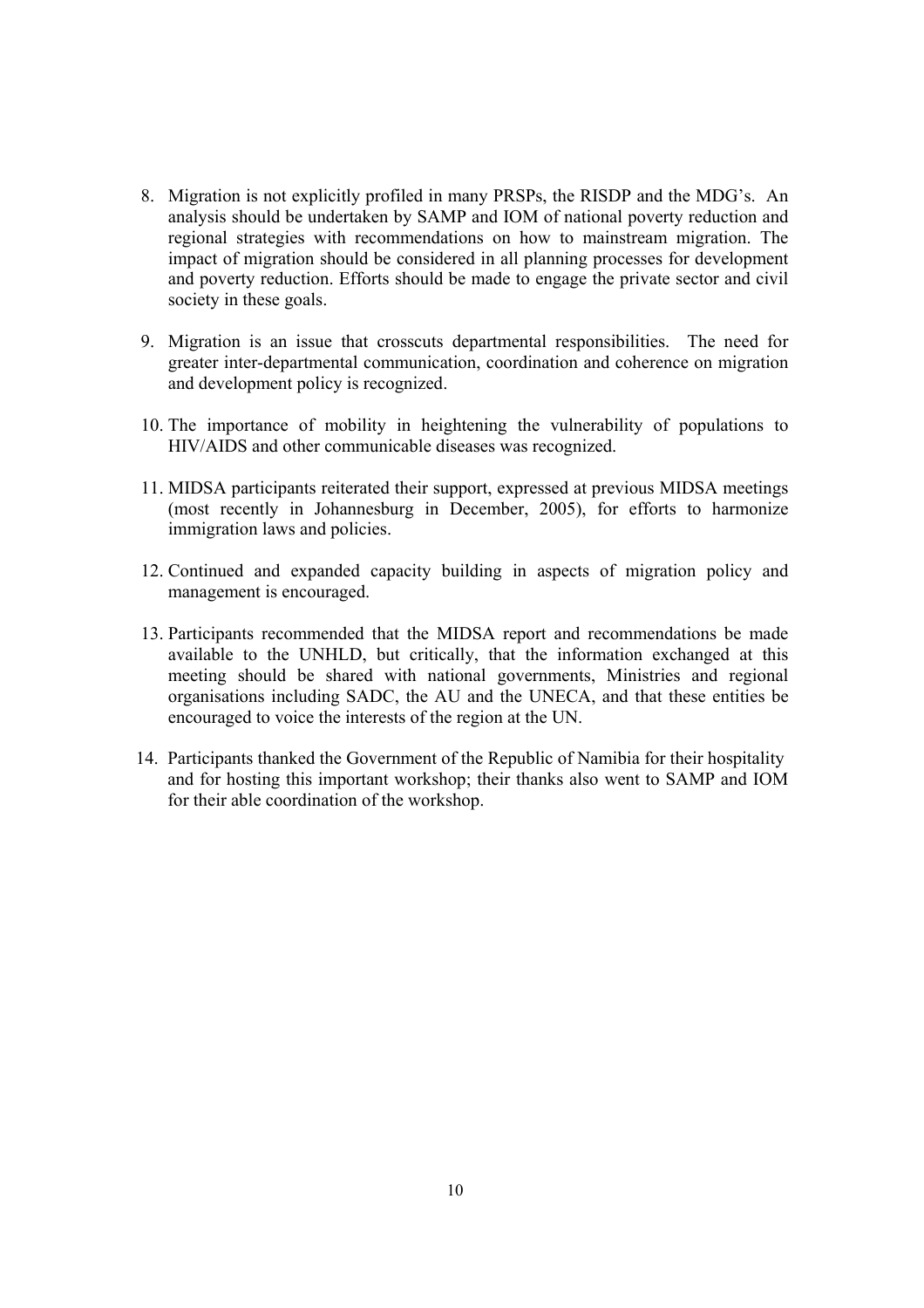

## *MIDSA MEETING ON MIGRATION AND DEVELOPMENT*

#### *Statement to be forwarded to the United Nations High Level Dialogue on Migration and Development – President of General Assembly, as cover letter with the Report.*

The Migration Dialogue for Southern Africa (MIDSA), the non-binding and informal Regional Consultative Process (RCP) established for Southern Africa in 2001, held a Workshop on Migration, Poverty and Development in Windhoek, Namibia on 24-25 April 2006. Participants from the governments of Angola, Botswana, Comoros, and Democratic Republic of the Congo, Lesotho, Madagascar, Malawi, Mauritius, Mozambique, Namibia, South Africa, Seychelles, Swaziland, Tanzania, Zambia and Zimbabwe attended the workshop. Other participants included the African Union (AU), Southern African Development Community (SADC) Secretariat and Parliamentary Forum, United Nations High Commissioner for Refugees (UNHCR), Canadian International Development Agency (CIDA), European Commission, Australian High Commission, and the United Nations Economic Commission for Africa (UNECA), SAMP and IOM.

The first day of the meeting focused on the linkages between migration, poverty and development, and included presentations of new research conducted by the Southern African Migration Project (SAMP).

The second day of the program focused on preparations for the upcoming United Nations High Level Dialogue on Migration and Development (UNHLD). Participants received a comprehensive briefing on the procedures and themes of the UNHLD. Participants engaged in extensive discussions concerning the ways that MIDSA, and the interests of the Southern African region, could be reflected in this important debate.

Participants in the MIDSA meeting were appreciative of the recognition by the UN of the role of Regional Consultative Processes (RCPS) such as MIDSA in enhancing coordination and cooperation on issues of global migration. Participants also acknowledged, and wished to express thanks to the UN of the invitation contained in Resolution 60/227 on International Migration and Development, which expressly invites RCP's to contribute to the UNHLD.